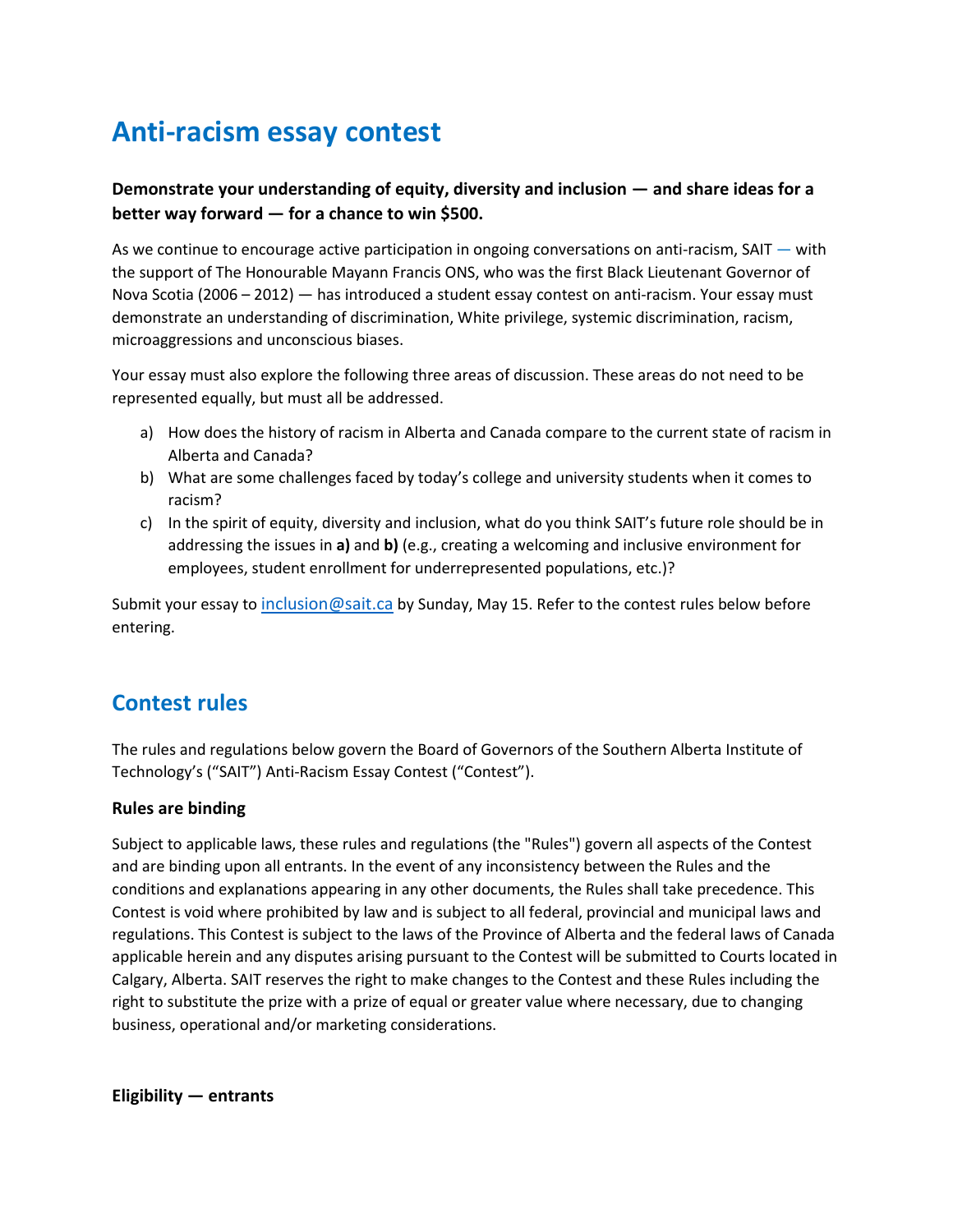The Contest is open only to all SAIT full-time and part-time students. Entrants must be enrolled as a student of SAIT at the time the Contest opens. Entrants can only submit one entry and revisions of an entry will not be accepted. Entrants must be legal residents of Canada and of the age of majority in their province of residence at the time of entry into the Contest. Residents of Quebec are excluded from participating in the Contest. Any entrant under the age of majority must have written permission from the entrant's parent or legal guardian and by entering the Contest represents and warrants that such written permission has been granted.

SAIT reserves the right in its sole discretion to disqualify at any time an entrant who does not meet the Contest's eligibility criteria, fails to comply with these Rules, attempts to enter the Contest in any manner or through any means other than as described in these Rules, or attempts to disrupt the Contest or to circumvent any of these Rules.

## **Contest period**

The Contest opens at 12:01 am (MST) on March 21, 2022 and closes at 11:59 pm (MST) May 15, 2022, (the "Contest Period"). All submissions will be reviewed by a panel, which will select a winner. The panel's decision is final. Winners will be contacted by June 15, 2022.

#### **How to enter**

There is no fee to enter the Contest and no purchase is required. To enter the Contest, entrants must submit an essay ("Essay") in the English language via email t[o inclusion@sait.ca.](mailto:inclusion@sait.ca) An entrant will be required to answer three questions. The Essay will be no more than five pages in length, excluding the bibliography, with one-inch margins, 11-point Calibri font and 1.5 spacing. The Essay must also have a cover page with the entrant's name, SAIT ID and program of studies. Although research is not essential for submission, the use of research is strongly encouraged as it may help strengthen an entrant's individual reflections and understandings. Any statistics, factual information or content that is not personal must be cited. Entries must include references cited from academic sources. Any academically acceptable referencing style may be used. Entries must be submitted online in .pdf, .doc, or .docx format. Entries will be judged based on creativity, writing quality, clarity, originality, rigour, thoughtfulness and overall impression. Please review before submitting. Although the Essay is meant to express an entrant's responses to the three questions, writing style and attention to grammar will be taken into consideration.

#### **Eligibility — essay**

An entrant must be the sole owner of all rights of the Essay an entrant submits, and by submitting an Essay, an entrant represents and warrants that an entrant is the sole author and copyright holder on the Essay and the Essay meets all of the eligibility requirements set in these Rules. Essays must be original content, only submitted to SAIT and not published elsewhere, even if they were written by the entrant. Any Essay that an entrant submits that is owned by someone else is not eligible for the Contest. An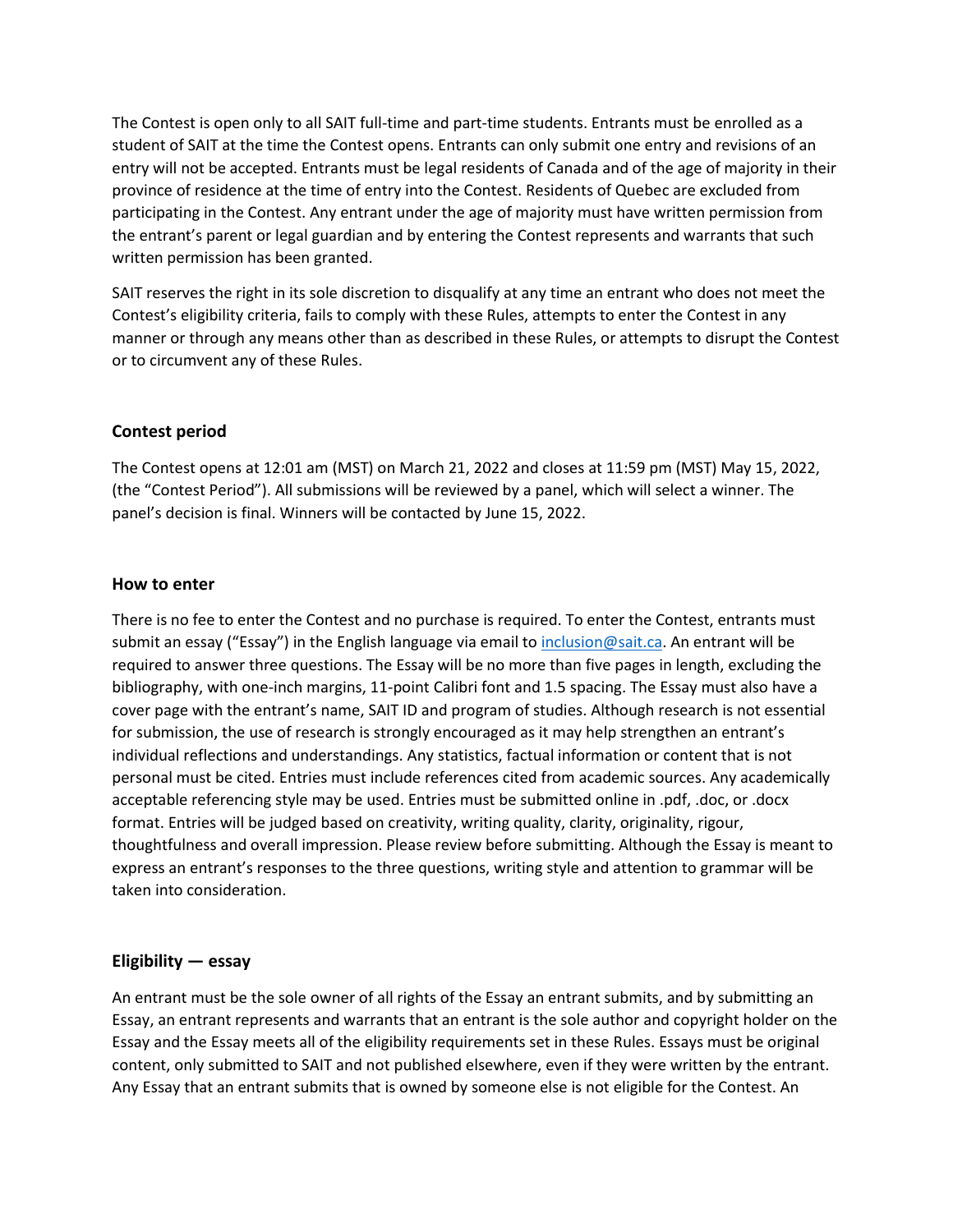entrant is responsible for ensuring that SAIT's reproduction, display or publications of the Essay that an entrant submits raises no legal claims. If the ownership of the Essay an entrant submits is contested in any manner, SAIT retains the sole and absolute discretion to disqualify that Essay and discontinue its use.

By submitting the Essay, an entrant waives all moral rights an entrant may have with respect to the Essay and an entrant grants SAIT the unrestricted, royalty-free, perpetual, irrevocable, worldwide right (but not the obligation) to use and reproduce the Essay in whole or in part, for any purpose, without any fee or other form of compensation, and without further notification or permission, including the following purposes:

i. reproducing, publishing and displaying some or all of the Essay in print or electronic form and on SAIT's website and SAIT's social media channels;

- ii. using an entrant's name as a credit along with the Essay and
- iii. displaying the winning entry in the Contest.

An entrant retains the copyright of an entrant's Essay.

SAIT reserves the right, in its sole and absolute discretion, to disqualify any Essay if SAIT determines that the Essay does not comply with these eligibility requirements or otherwise with these Rules, or if SAIT determines that an entrant is not eligible for the Contest or has not complied with these Rules.

#### **Modifications**

An entrant grants to SAIT the unlimited right:

i. to edit or modify an entrant's Essay in any manner; and

ii. to use, adopt and modify any or all portions of an entrant's Essay in combination with other materials.

#### **Prizes**

There is 1 prize to be won. The prize consists of an award of a \$500.00 honorarium.

#### **No remuneration**

An entrant acknowledges and agrees that an entrant is granting all rights set out in these Rules to SAIT on a fully-paid-up and royalty-free basis, that an entrant will receive no further financial or other remuneration, and that SAIT may exercise all of its rights set out in these Rules without providing any further financial or other remuneration to an entrant.

#### **Skill testing requirement**

To receive the prize, an entrant must answer the following skill testing question: 124 multiplied by 3, divided by 2, minus 33(124x3)/2 - 33].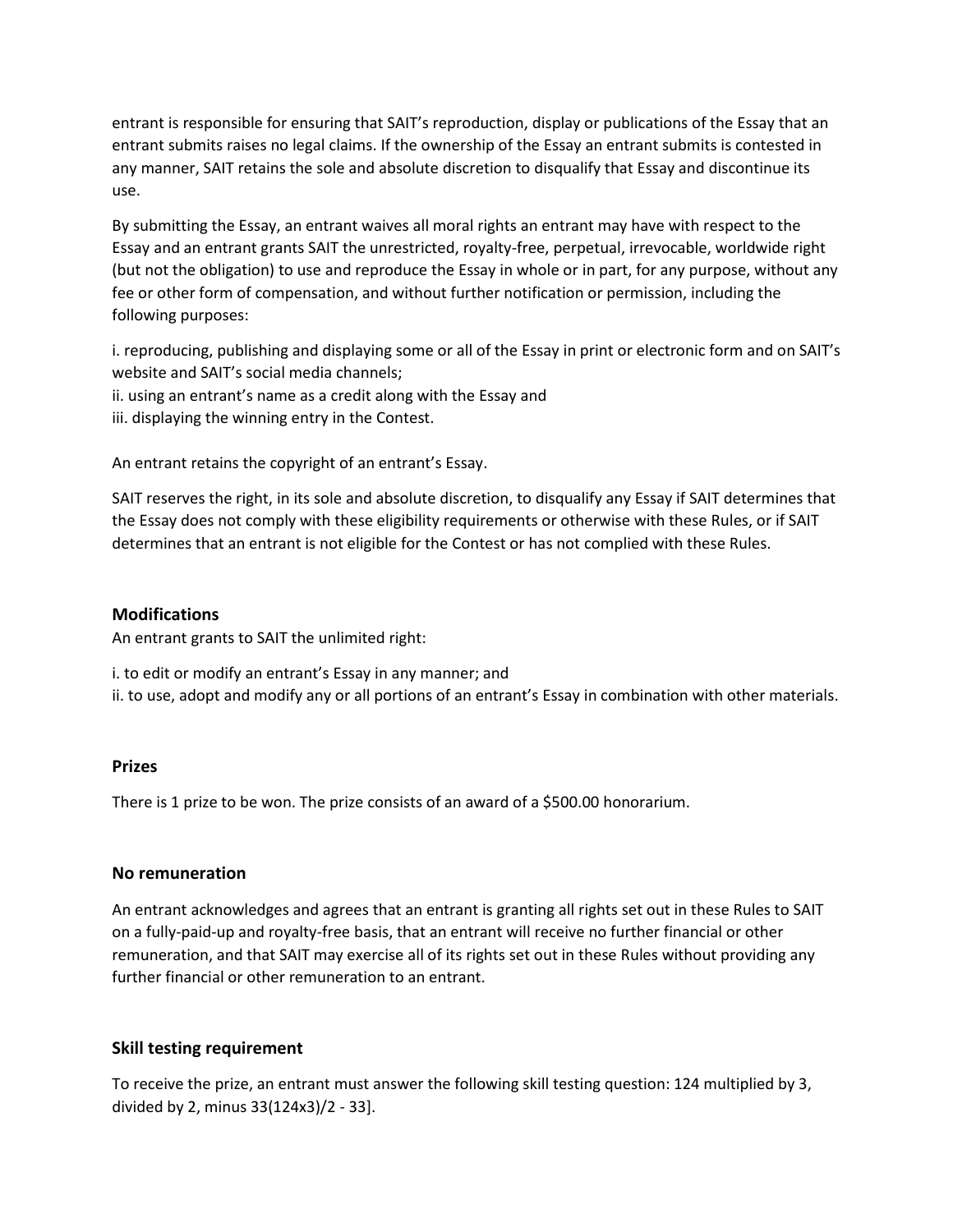### **Odds of winning**

The odds of winning a prize will be determined by the number of eligible entries received during the Contest Period and the content of the Essay submitted.

#### **Prize redemption**

The prize winners will be notified by telephone and/or e-mail within three (3) business days of the winning entry being selected. If a prize winner cannot be contacted after three (3) business days, or the prize winner does not meet the criteria contained in these Rules, another entrant may be selected from the remaining eligible entries

The honorarium will be provided via cheque mailed to the prize winner.

## **Acceptance of prize**

The prizes must be accepted as awarded and cannot be exchanged for cash or other goods and services. A prize winner may be required to verify his or her identity and provide proof of being a current SAIT student or was a student during the Contest Period prior to receiving the prize. If the identity of a winner is disputed, another entrant may be selected from the remaining eligible entries.

## **Prize affidavit, eligibility release form**

If you are a prize winner, you will be required to complete and sign a Prize Acknowledgement and Release form in order to obtain your prize. If a prize winner is a minor, the minor's parent or legal guardian must also sign the Prize Acknowledgement and Release form.

## **Publicity and use of personal information**

By participating in the Contest, entrants consent to the use of their names, cities of residence, photographs and/or images on video tape (the "Personal Information") for publicity purposes in all media carried out by SAIT without payment or compensation or liability for use of same.

SAIT is committed to collecting and using the Personal Information requested from you, such as your name, e-mail address, and telephone number, solely and exclusively for the purposes of the Contest as provided in these Rules. The Personal Information is collected under the authority of the Post-Secondary Learning Act (Alberta) and the Freedom of Information and Protection of Privacy Act (Alberta) ("FOIP"). Your Personal Information is protected by FOIP and can be reviewed on request. If you have any questions about the collection or use of this information, contact SAIT's FOIP Coordinator at 403.284.8748.